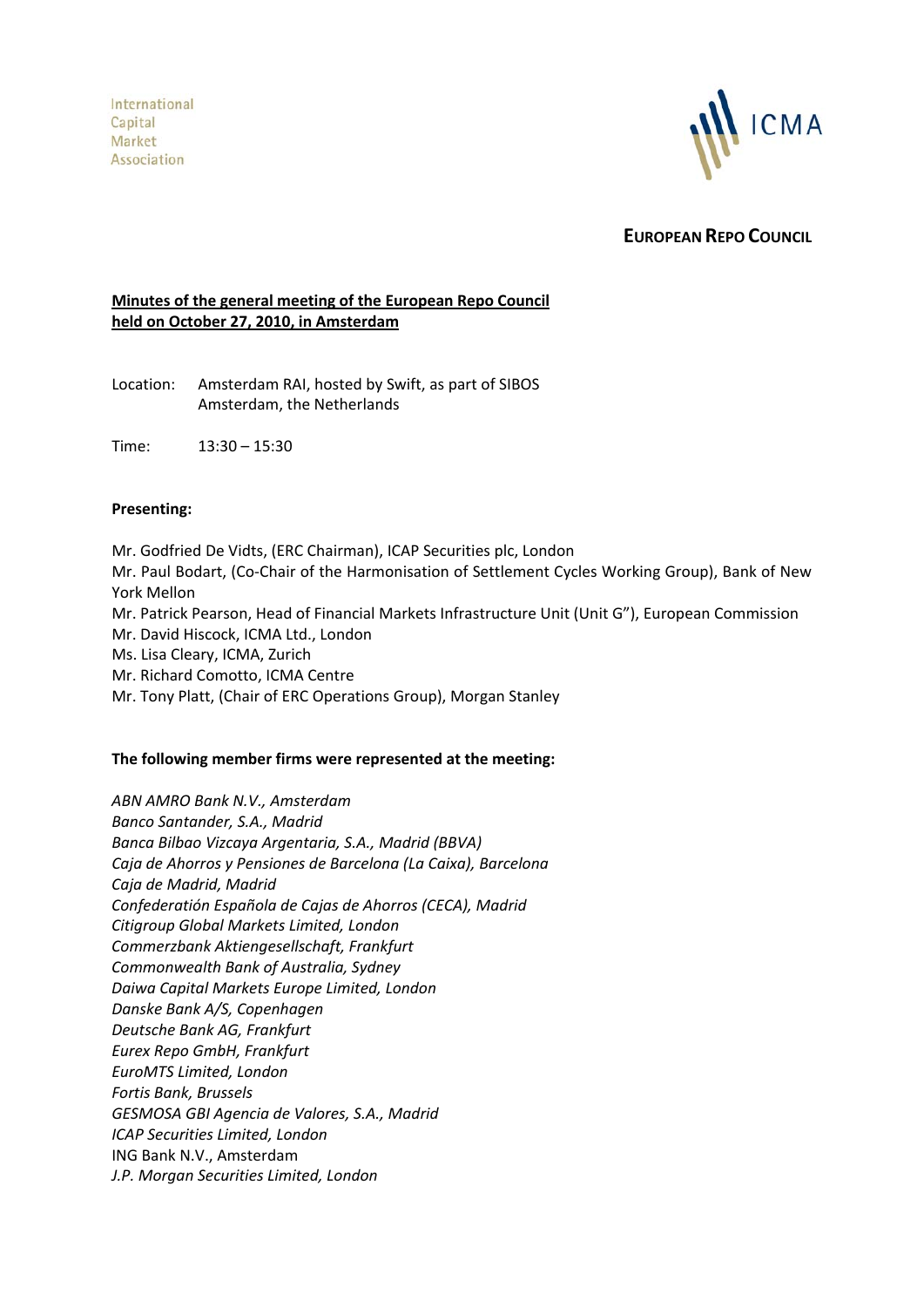*Landesbank Baden‐Württemberg, Stuttgart Morgan Stanley & Co. International Plc, London Nordea Bank Danmark A/S, Copenhagen Royal Bank of Canada Europe Limited, London Société Générale S.A., Paris Unicredit Bank, Austria AG, Vienna*

#### **The following member firms were not represented at the meeting:**

*Aurel BGC, Paris Banca IMI S.p.A., Milan Bank Julius Bär & Co. AG, Zurich Bank of Scotland plc, London Banque et Caisse d'Epargne de l'Etat, Luxembourg Barclays Capital Securities Limited, London Bayerische Landesbank, Munich BNP Paribas, Paris Coöperatieve Centrale Raiffeisen‐Boerenleenbank B.A. (trading as Rabobank International), London branch Crédit Agricole Corporate and Investment Bank, Paris Credit Suisse Securities (Europe) Limited, London Dexia Bank Belgium NV/SA, Brussels DZ Bank AG Deutsche Zentral‐Genossenschaftsbank, Frankfurt Goldman Sachs International, London HSBC Bank plc, London HSBC France, Paris ING Belgium SA/NV, Brussels IntesaSanpaolo S.p.A, Milan Jefferies International Limited, London KBC Bank N.V., Brussels Kredietbank SA Luxembourgeoise KBL European Private Bankers S.A., Luxembourg Lloyds TSB Bank plc, London Merrill Lynch International (trading as Bank of America Merrill Lynch), London MF Global UK Limited, London Mitsubishi UFJ Securities International plc, London Mizuho International plc, London Monte dei Paschi di Siena Capital Services Banca per le Imprese S.p.A., Siena National Australia Bank, London National Bank of Greece S.A., Athens NATIXIS, Paris NIBC Bank N.V., The Hague Nomura International plc, London Norddeutsche Landesbank Luxembourg SA, Luxembourg Raiffeisen Zentralbank Österreich AG, Vienna Royal Bank of Canada Europe Limited, London The Royal Bank of Scotland plc, London UBS AG, London Branch, London UniCredit Bank AG, Munich WestLB AG, Düsseldorf*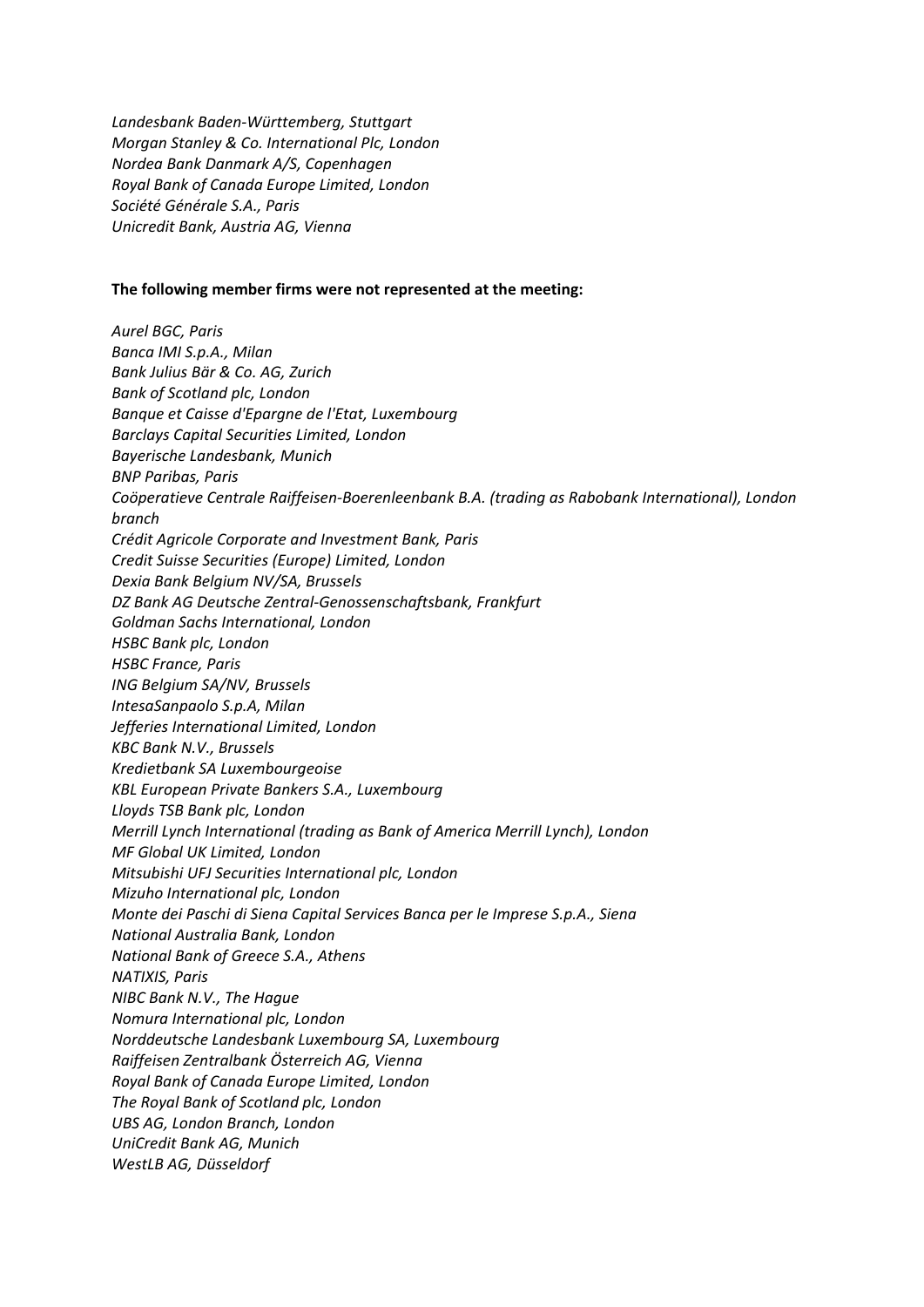### **1. Opening of the meeting by the Chairman of the European Repo Committee**

The Chairman, Mr. Godfried De Vidts, welcomed Council members, speakers, observers and guests and thanked Swift for hosting the ERC Council general meeting. He reminded attendees that Council meetings were held twice a year, and were an opportunity to report on developments in the repo market for the benefit of the members. He noted that at the last meeting of the ERC elections took place for the ERC Committee. Both Edward McAleer and Eduard Cia were re-confirmed as cochairman. He thanked the members of ERC Committee for their confidence with his re‐confirmation as chairman for the coming working year.

At the last Council meeting, one of the guest speakers was Mattias Levin of the European Commission who had talked about the preparations for the forthcoming European market infrastructure legislation. After the meeting, he had noted his surprise at the questions that had come from the audience. Therefore, it was appropriate for Patrick Pearson, head of the financial markets infrastructure unit from DG Markt to provide an update in this area to the Council.

The Chairman also noted the significant volume of public consultations. Given that regulatory reforms may be well intended, there was a risk of unintended consequences and so the ERC Committee was continuing to monitor the regulatory reform agenda. In this regard, a conference call with DG Markt had been arranged in the summer to discuss short selling and to clarify the ERC's position. Separately the Chairman and Eduard Cia met with Bafin to clarify the German short selling rules. The ERC responded to the Commission's consultation paper in July. The Chairman went on to note that the ERC White Paper was presented to both policy makers in Brussels and the CESR consultative panel in Paris. The CESR panel and regulators who attended had praised the report for the clarity of the issues covered in the document. The Chairman also said that at the end of July he had attended the IOSCO Technical Committee with industry stakeholders in Madrid. This was another opportunity to present the White Paper to a global regulatory audience.

At the last ERC Meeting in Brussels, Andy Strum published the CPSS report in September. The proposals in the paper, together with many other regulatory initiatives will re‐design the repo markets. The ERC Committee will continue to watch these developments carefully and will respond, when needed.

One of the other major events in the last few months has been the long awaited endorsement from the Spanish banking community of the CCP model for Spanish Government bonds. The addition of Greek Government bonds to the CCP world will be a little trickier.

The SLRC had also asked if the ERC could extend the repo survey to include statistics on evergreen repos, but being conscious of the already heavy demand for data for this survey, we have decided to keep the survey unchanged. The Chairman asked members to note that the next survey would be on December 9. He also noted that with Estonia to shortly adopt the Euro, the general collateral list will be expanded to include Estonia.

Finally, the Chairman noted that there would continue to be a number of regulatory initiatives in the coming months and years that would impact the repo market, such as initiatives in the clearing and settlement area which would impact on CSDs and ICSD and the securities law directive. The ERC Committee welcomes feedback on any of these issues.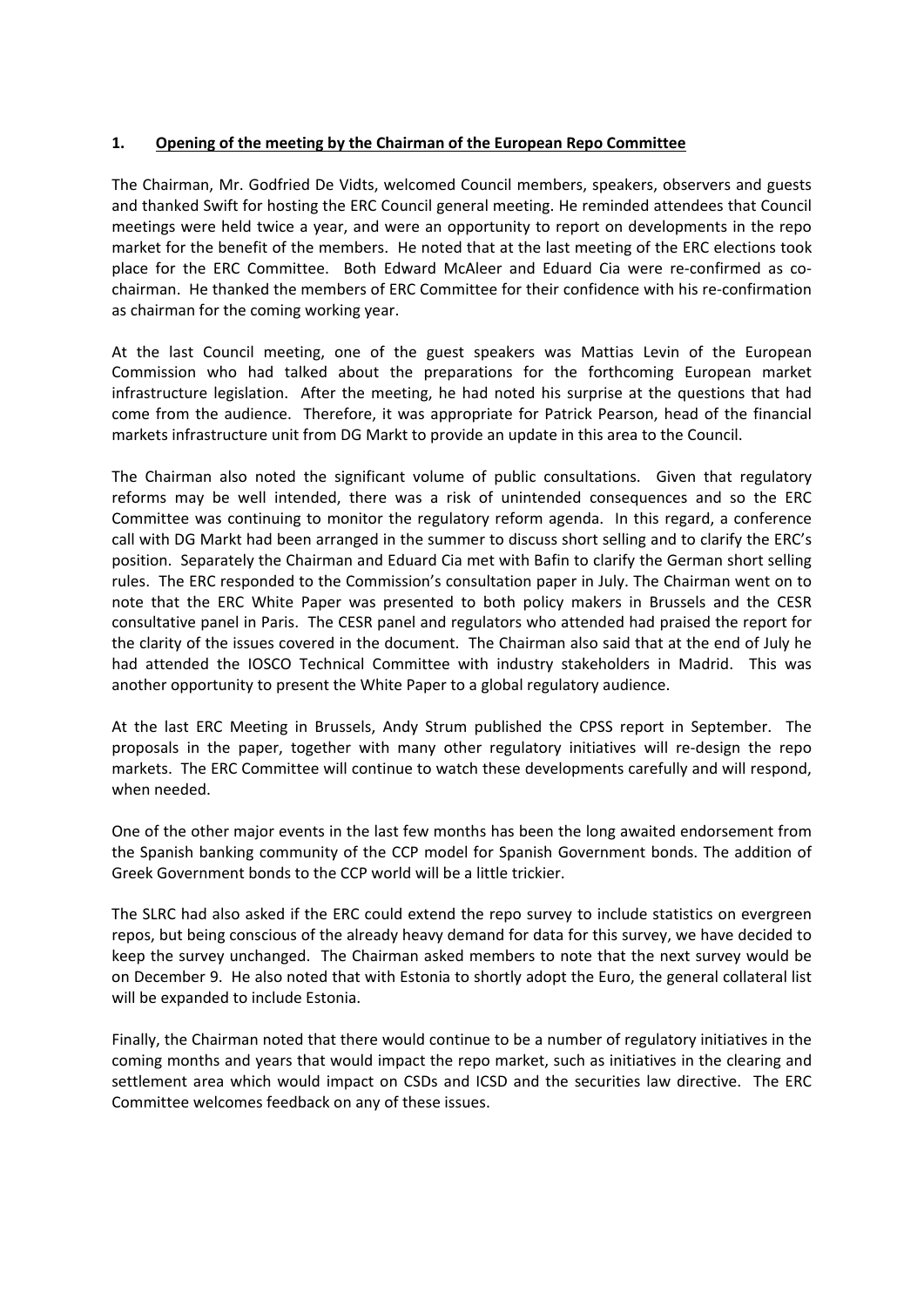### **2. Approval of the minutes of the ERC Meeting held on Thursday, 18 March 2010, in Brussels**

The minutes were unanimously approved without comment.

### **3. Update on Harmonisation of Settlement Cycles Working Group**

Mr. Paul Bodart said that in 2001, the Giovannini Group had identified 15 barriers to create an effective single market in Europe. Barrier 6 related to the harmonisation of settlement cycles across Europe. Following on from the work of the Giovannini Group, the Commission set up the CESAME working group, but at the time, Barrier 6 was not a top priority.

However, in 2008 – 2009, CESAME 2 re‐examined Barrier 6 and decided it should be re‐prioritised for two reasons. First, CESAME had done considerable work to harmonise corporate actions but this has brought with it a recognition that there is a need to harmonise settlement cycles. Second, the introduction of T2S will similarly require the harmonisation of settlement cycles. Therefore, CESAME 2 has set up a Working Group to consider the harmonisation of settlement cycles. There are 25 people on the Working Group representing the different layers of the industry and the different European markets. At the first meeting, it was agreed that harmonisation of settlement cycles was critical, that the work should apply to a broader range of instruments than just equities and that T+1 was not possible. After performing a lot of background analysis, the Working Group recommended to the CESAME 2 meeting on March 2<sup>nd</sup> a move to T+2. The Working Group identified that one of the clear benefits of T+2 would be to reduce counterparty risk. However, the implications of such a move are that it forces people to do in two days what they currently do in three or more days. The concern is that any reduction in the settlement cycle to two days should not create a significant back office problem, particularly for buy‐side and retail participants. The Commission has asked the Working Group to analyse what actions should be taken to minimise the operational impact of a shortened settlement cycle, and to document why a move to T+1 is not possible and why harmonisation of settlement cycles is so critical. Such documentation is needed to assist the Commission in its work to prepare the regulatory impact assessments that will accompany any legislative proposals. The Working Group is looking at ways to improve trade affirmations/confirmations, pre‐settlement matching, settlement process to minimise fails (eg securities lending) and post-settlement market discipline (eg buy-in and penalties).

The Working Group has also started to approach non‐EU jurisdictions in other time zones, such as DTCC in the US. There are two reasons for this approach, if Europe moves to T+2: (1) what could be the impact, if any, in other parts of the world; and (2) what would other markets do. In 2001 in the US, SIA had looked at the possibility of a move to T+1 but had abandoned the idea. However, the DTCC, the SEC and SIFMA are now actively looking at T+2. Japanese government bonds will also settle T+2 starting in January 2011.

The Working Group has a deadline of December 2010 to develop recommendations for what needs to be done to facilitate a move to T+2 and minimise the operational impacts. T2S will be implemented in September 2014. Accordingly, the move to T+2 must be adopted before T2S. The move to T+2 will be adopted by way of a phased approach. Finally, Mr. Bodart said that the Working Group recognised that the repo markets work differently and that this was being taking into account by the Group.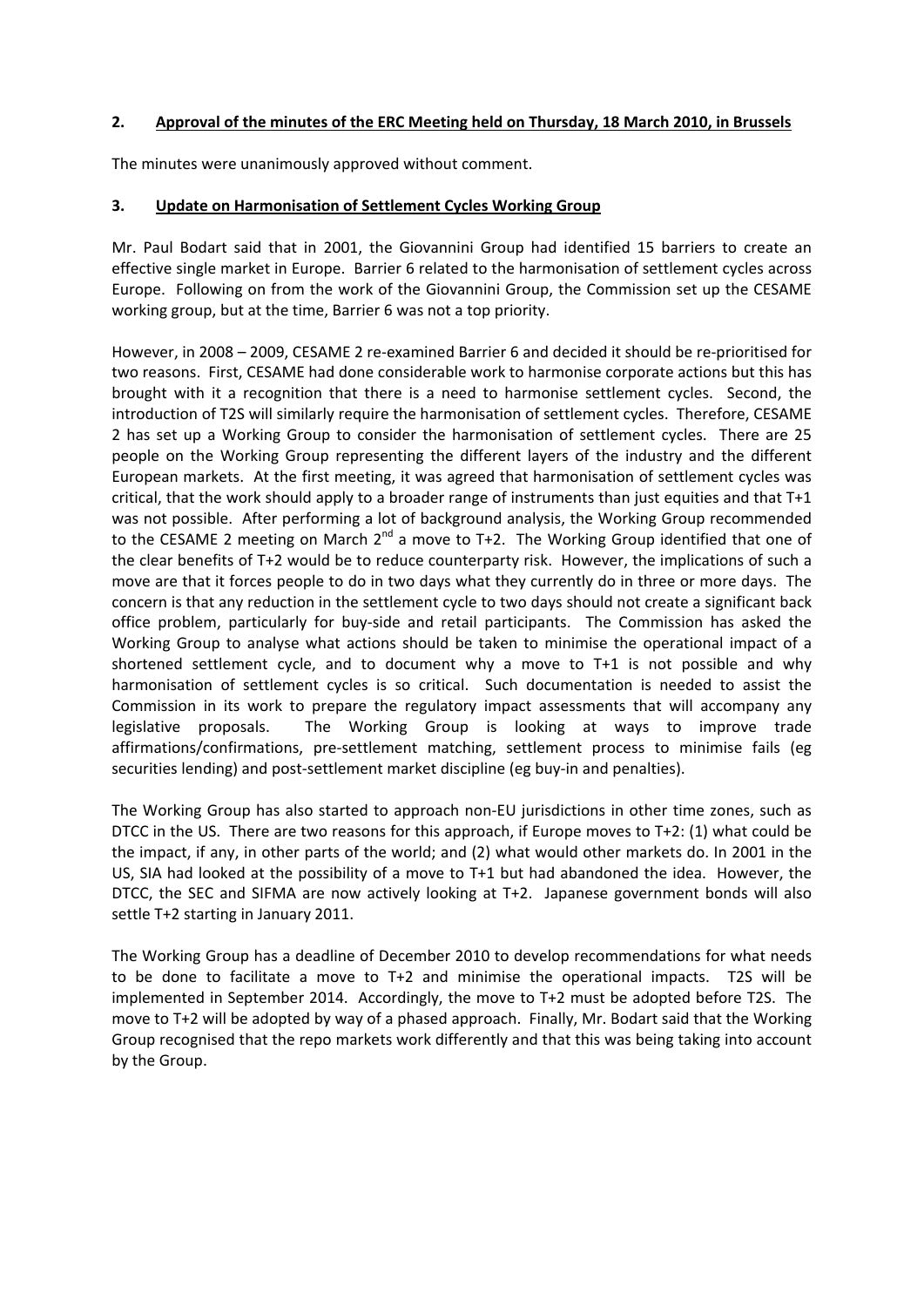#### **4. Keynote Speech by Patrick Pearson, Head of Financial Markets Infrastructure Unit**

### *Topic: The impact of the proposed European Market Infrastructure Regulation (EMIR) on the repo market*

Mr. Pearson noted that the regulatory community and the Commission has been undertaking an unprecedented and complete regulatory overhaul. The level of determination currently being displayed by politicians and regulators to overhaul the regulatory framework is unique. The regulatory agenda being pursued was essentially focused on where the money flows at the time of crisis and money flows are equated with 'risks' in the system. Regulators and politicians have taken the view that these risks must be managed and regulated much better than they were prior to 2007. The perception is that the period  $2007 - 2009$  tested the free market almost to destruction and stringent regulation was needed to correct the failures. However, there are two major weaknesses of regulation. First, regulation responds to problems and second, it suffers from the law of unintended consequences. Regarding the latter, it was important to properly understand the potential consequences. For example, the Dodd‐Frank Act had resulted from a hugely political debate that not many had been able to follow and the result was a complex piece of legislation. It will take time to understand its full impact. The EU and the Commission adopted a different approach to regulatory reform – which is to consult with the industry in order to minimise the law of unintended consequences as much as possible. However, if regulators do not get the regulatory framework 'right', then market participants will pay the cost. It is very difficult to change legislation quickly once it has been implemented as the legislative process is lengthy, while it is difficult to reverse 'mistakes'. Often, firms suffer from regulatory fatigue.

Turning to the subject of repos, Mr. Pearson noted that an understanding of tri‐party repo doubtless is extremely specialised and not many fully understand tri‐party repo. Many have pointed to the systemic risk of the US tri‐party repo market, which relied on two banks to underwrite the individual counterparty risk of the whole market, which was not sustainable in the long term. This has led to a robust debate in the US, but not in Europe. Instead, market practitioners have tried to initiate debate with, for example, the publication of the ERC's White Paper ("excellent"), which highlighted the regulatory issues. The White Paper identified: settlement problems; the lack of connectivity between ICSDs; and issues that go beyond the 'Giovannini' Barriers. However, efficiency arguments will not spur a regulatory response. Instead, the attention of politicians is on safety and stability. The Commission services will consider the problems raised in the ERC White Paper, as well as others in the clearing and settlement area. Mr. Paul Bodart had already outlined the process of moving to T+2, which will be taken forward. The Commission services are working on a draft regulatory initiative for CSDs and ICSDs which will be introduced next summer. This regulatory initiative may also impact on costs for the industry.

Finally, Mr. Pearson noted that it is clear that if the market will not give short term finance to broker dealers, then the tax payer may ultimately have to step in to fill this gap. This will spur a wider and deeper debate.

Mr. Eduard Cia stated that market participants have been trying to talk to regulators since the 1990s but politicians just continue with their agenda without paying attention to what the industry is saying. In reply, Mr. Pearson noted that the politics are driven by a desire to appeal to constituents, but this may not in all cases result in the best outcome for all. In the US, timing had been right to discuss market reform, but in Europe the right occasion may actually be the present given, for example, the difficulties there have been with a certain EU Member State's government bonds. The issues in this area may be the way to engage constructively with the regulatory community on the basis of safety and stability.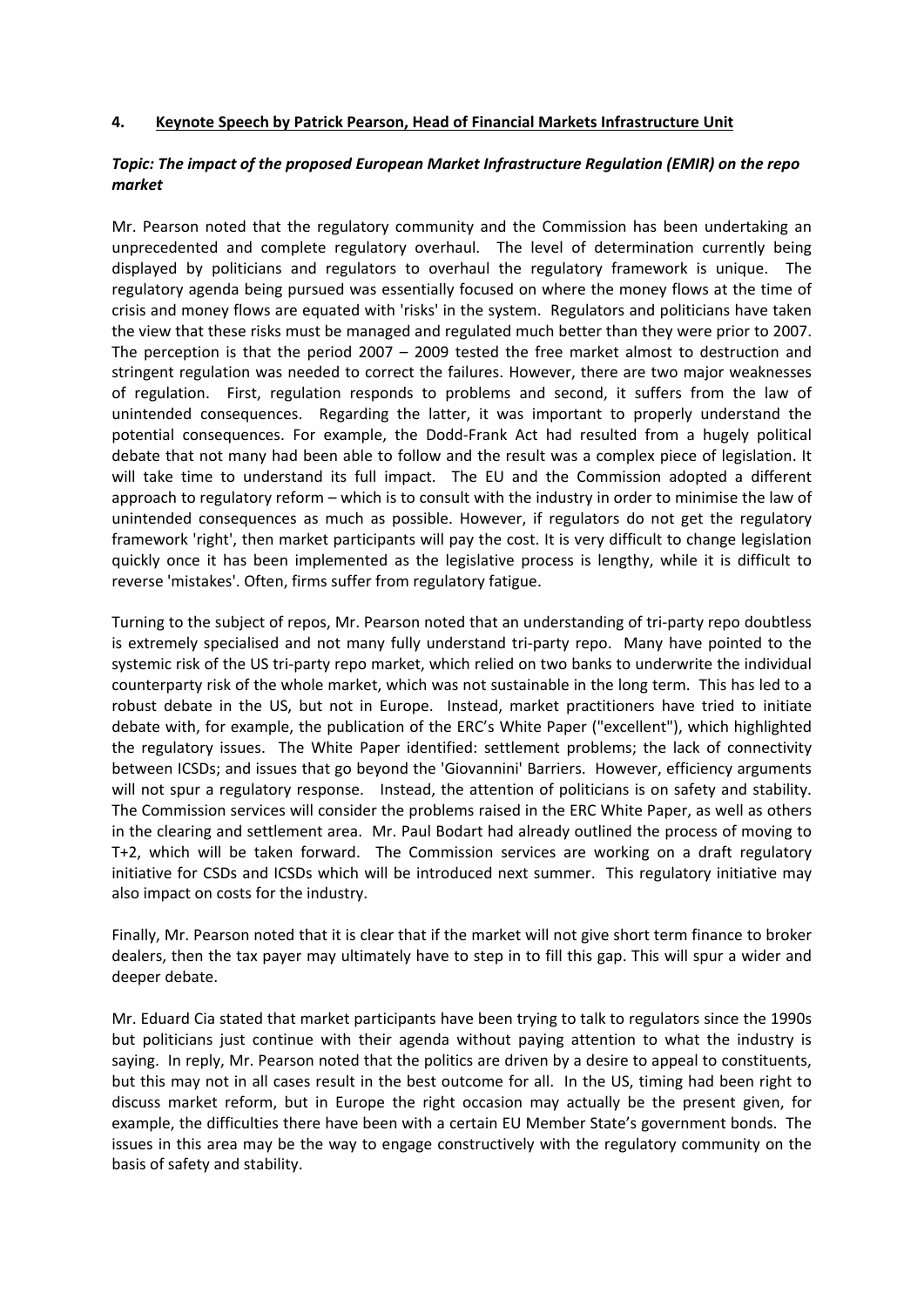#### **5. Regulatory Issues**

Mr. David Hiscock said that the ERC Committee had been very busy since the last ERC Council meeting and that given the agenda being set by regulators it looked like the coming months would continue in a similar vein.

In June, the Commission published a consultation paper on Derivatives and Market Infrastructures to which the ERC Committee submitted a response. Many elements of the contemplated regulation impact more broadly than just OTC derivatives, such as central counterparty clearing. In September, the Commission followed up by publishing its proposed European Market Infrastructure Regulation (EMIR). This is in the form of a Regulation which will not need to be transposed into national law. EMIR is foreseen to be fully effective as of 2013. Of particular note is Article 47(1) of the proposed Regulation which concerns the use of central bank money to settle. The ERC Committee are concerned that this provision is not properly articulated. An amendment is needed making clearer how this links to settlement, which is itself to be the subject of a forthcoming legislative proposal.

On an important related note, the CPSS published its paper "Strengthening Repo Clearing and Settlement Arrangements" in September. Some of the issues identified by the CPSS relate to issues raised in the ERC's White Paper. Mr. Hiscock urged market participants to review the CPSS paper carefully as it identifies several issues, related to clearing and settlement arrangements for repos, which could impact on the resilience of repo markets. The paper outlines options and measures to address these issued, but market participants are tasked with developing specific proposed measures, working collaboratively with regulators and central banks.

Another issue concerning CCPs that the ERC Committee has followed closely is the joint CPSS and IOSCO consultation on the international standards for CCPs. Given that increased CCP usage has the effect of concentrating risk in CCPs, it is vital that they are sufficiently robust. The ERC Committee responded to the joint CPSS/IOSCO consultation (published in May), particularly flagging the ERC's concerns regarding implications for non‐derivatives CCPs; the appropriate usage of robust CCPs; and the adequacy of collateral. This all feeds into CPSS/IOSCO's broader review of international standards for financial market infrastructures, on which more will be heard in early 2011.

A further issue related to the consolidation of business into the CCPs is the treatment of large exposures. Regulatory reforms are currently being contemplated that incentivise, and in some cases require, greater use of CCPs. At the last ERC Council meeting, it was noted that the FSA had published consultation paper CP 09/29 "Strengthening Capital Standards". The ERC responded to that consultation by seeking clarification regarding the treatment of large exposures to CCPs. From feedback provided in a further FSA CP (10/17), it now appears that the FSA (and CEBS in a related paper) are affirming that, where possible, large exposures to CCPs will benefit from exceptional treatments – so long as the CCP in question meets applicable standards.

A further regulatory development was the June consultation, by the Commission, on short selling. The ERC Committee responded to this consultation by submitting the ERC's White Paper. In September, the Commission then published a draft legislative proposal, which largely involves the articulation of a disclosure regime. This draft Regulation needs careful thought and scrutiny, including for instance with respect to its proposal that "Persons entering into short sales of shares or sovereign debt must, at the time of the sale, have borrowed (or arranged to) the instruments ready to settle". However, Article 13 has particularly attracted attention as it places the onus on the trading venue or CCP to buy‐in the relevant securities to ensure delivery for settlement in the case of fails. The view of the ERC Committee is that trading venues are not the appropriate level for the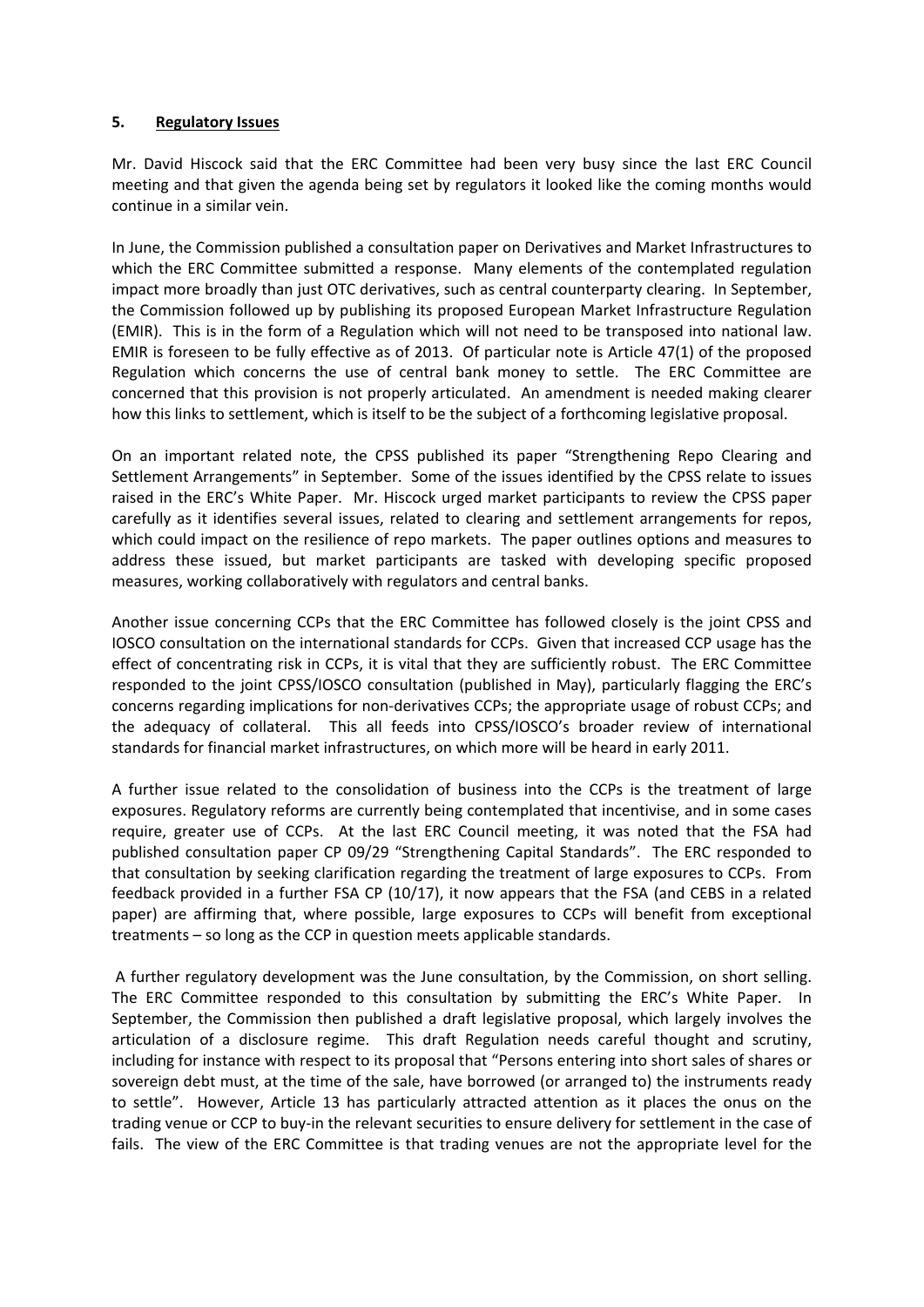buy‐in of securities. ICMA has discussed possible actions with other associations to seek an amendment of this article.

At the turn of the year Basel published proposals concerning capital and liquidity; and the European Commission conducted a parallel consultation on how these measures should be embedded in European legislation. The ERC Committee has followed these consultations closely, looking particularly at the liquidity buffer proposals. Basel's 26 July and 12 September press releases concerned calibration and timing of the proposals. Of particular importance for the ERC are the proposals regarding the leverage ratio and regulatory netting. Basel has announced that the calculation of the leverage ratio, against a 3% Tier 1 minimum, would apply Basle II netting for all OTC derivatives (including credit derivatives). It was also announced that for the liquidity coverage ratio there will be an observation period from 2011, for authorities to collect data and determine whether the calibration is correct before full implementation from the start of 2015.

The MiFID review has also been continuing apace, though much of the emphasis remains focused on the application of MiFID to equity markets. However, there has been considerable debate about the extent to which the equity provisions in MiFID (especially pre and post-trade transparency) should be extended to non-equity instruments. We expect the Commission consultation will be released next month and legislative proposals will be published in April next year.

HM Treasury has also published proposals regarding a resolution regime for failing investment firms. This follows from an earlier consultation exercise. Finally, on October 20<sup>th</sup> the Commission's "EU framework for crisis management in the financial sector" was published for debate. Of particular note is the proposed provision for a temporary stay on the right to close out netting. The ERC will also need to consider carefully the forthcoming netting directive.

# **6. Update on legal framework**

Ms. Lisa Cleary noted that she would focus on: (1) the review of the GMRA 2000; (2) the Credit claims annex to the GMRA; and (3) the 2011 combined legal opinion exercise

Ms. Cleary said that the global master repurchase agreement has for many years been the foremost agreement for documenting cross border repo transactions. In order to ensure it remains as such, in late 2009, ICMA's ERC committee put together a working group to consider whether any amendments were necessary to the 2000 version of the agreement. Over the last year the working group, which is made up of legal practitioners as well as market participants, has considered various factors, including:

- 1. Lessons learned from the financial crisis;
- 2. Amendments made to other master agreements e.g. the GMSLA a revised version was published earlier this year; & the MRA which is currently under review.
- 3. Bilateral feedback of GMRA users‐ gleaned from queries to ICMA's legal helpdesk and from our discussion with ERC member firms; and
- 4. The recommendations of the European Financial Markets Lawyers Group (EFMLG).

To give a flavour of the specific amendments being considered, Ms. Clearly noted that proposals have included the following:

1. If elected, clause 10(a)(ii) of the GMRA treats a failure to deliver purchased securities on the purchase date or deliver equivalent securities on the repurchase dates as an event of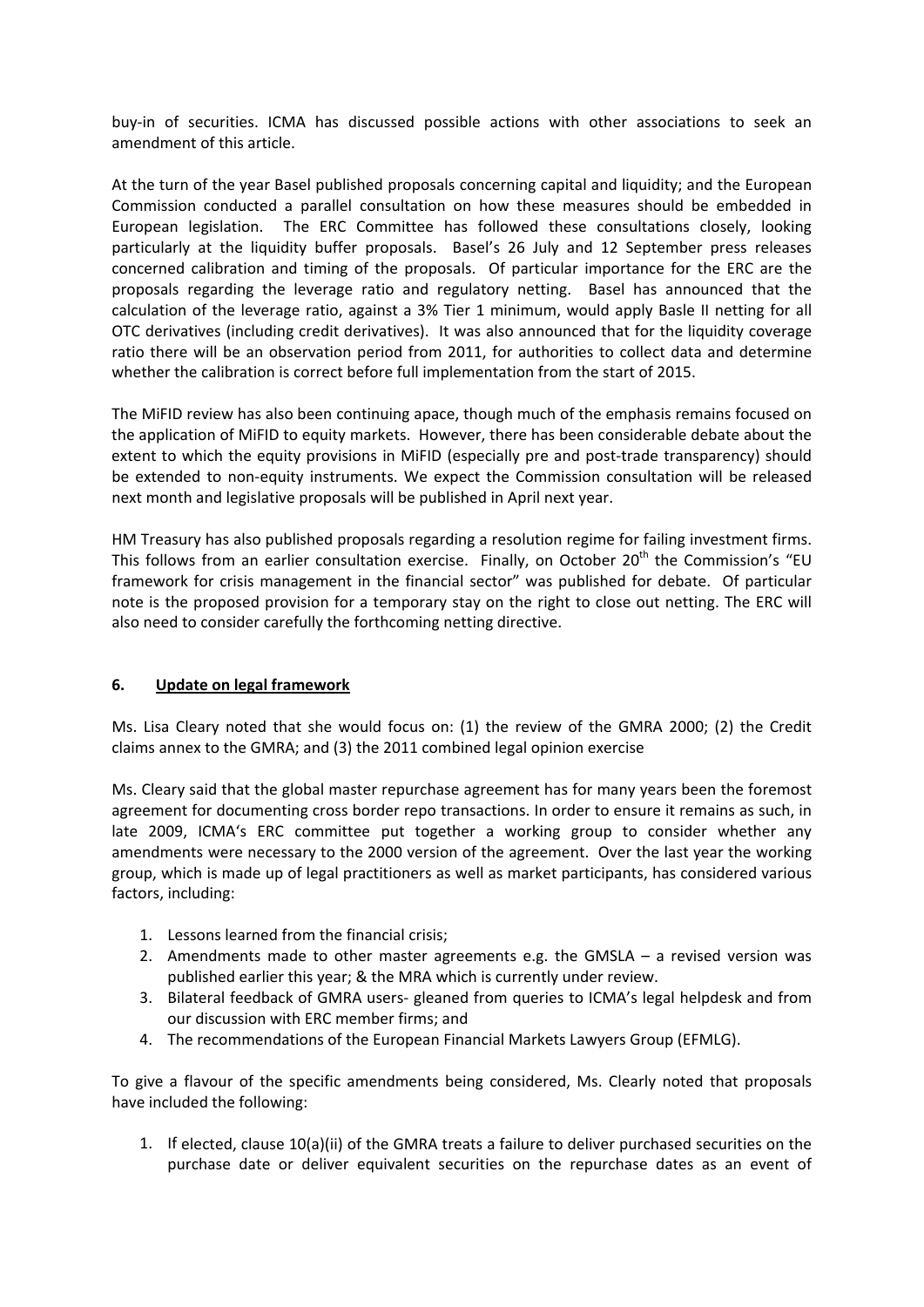default. Discussion on this clause debated the merits of hardwiring this clause into the body of the GMRA. The merits of doing so relating to risk mitigation can be counterbalanced with the dangers of creating systemic risk where operational failures occur. The conclusion of the working group is that this should remain an elective clause.

- 2. In relation to the default provisions of the GMRA, a number of revisions have been considered. Two examples are:
	- i. The appointment of certain officials will trigger an event of default in the GMRA, as in the other master agreements. It is a challenge to find appropriate wording which adequately covers concepts across a variety of jurisdictions. Whilst most master agreements contain 'catch all' wording, including the GMRA 2000, it is proposed that the revised standard will include references to 'conservators' and 'custodians' in order to harmonise with the language used in other master agreements.
	- ii. Further, it is proposed that the definition of 'Act of Insolvency' in the GMRA is amended to incorporate an additional event, i.e. 'a secured party taking possession of, or carrying out other enforcement measures in relation to, all or substantially all assets of such party, provided the relevant process is not dismissed, discharged, stayed or restrained within [30] days'. This broadens the definition to align with the ISDA master agreement.
- 3. At the March ERC meeting, Ms. Cleary had reported that the GMRA review working group were considering whether to alter the mechanics of the agreement such that the requirement to serve a notice of default prior to an event being deemed an event of default (as is currently the case under the GMRA 2000) would be removed in place of an ISDA style approach whereby the agreement treats the fact pattern as the event of default and requires that the non-defaulting party sends a notice designating an early termination date to the defaulting party. The recommendation of the working group is that the ISDA style approach is more intuitive and should be adopted.
- 4. One of the most contentious issues discussed within the working group is the introduction of a cross default clause. Arguments relating to risk mitigation are pitched again arguments that such a clause undermines the strengths of the agreement as repos are typically short term and adequately collateralised. If such a clause was to be incorporated into the agreement it would be as an elective clause and the art will be in drafting something palatable in terms of scope and application. Discussions are ongoing.

With regard to next steps, the aim is to publish the opinion by the end of the year and in time for the commencement of the 2011 GMRA legal opinion exercise. The working group had presented a draft agreement reflecting their discussions to the ERC committee at its meeting on 22 September, with a request that the committee provide their feedback on the commercial viability of the proposed changes. The working group will spend the coming weeks considering this feedback and will present their final draft recommendations to the committee at its next meeting at the end of next month. Ms. Cleary undertook to continue to provide the Council with updates on the progress of the review.

Regarding the credit claims annex to the GMRA, as reported at the March meeting, the aim of the credit claims project is to add to the range of available collateral by establishing a system for repo‐ ing credit claims under the GMRA for day‐to‐day use by banks seeking to fund their business short term in the interbank markets. ICMA has completed a legal feasibility study which supports the development of this product under English and German law and is also closely following developments in French law in this context. Legally, the basic proposal is as follows ‐ once a loan is immobilised in the central clearing system, legal title to a loan will be transferred exclusively by means of matching 'buy' and 'sell' orders entered into the clearing system. Payments under the loan will be made through the clearing system which will hold the definitive evidence of legal title. Ms. Cleary noted that the implementation of the above mentioned directives will ensure settlement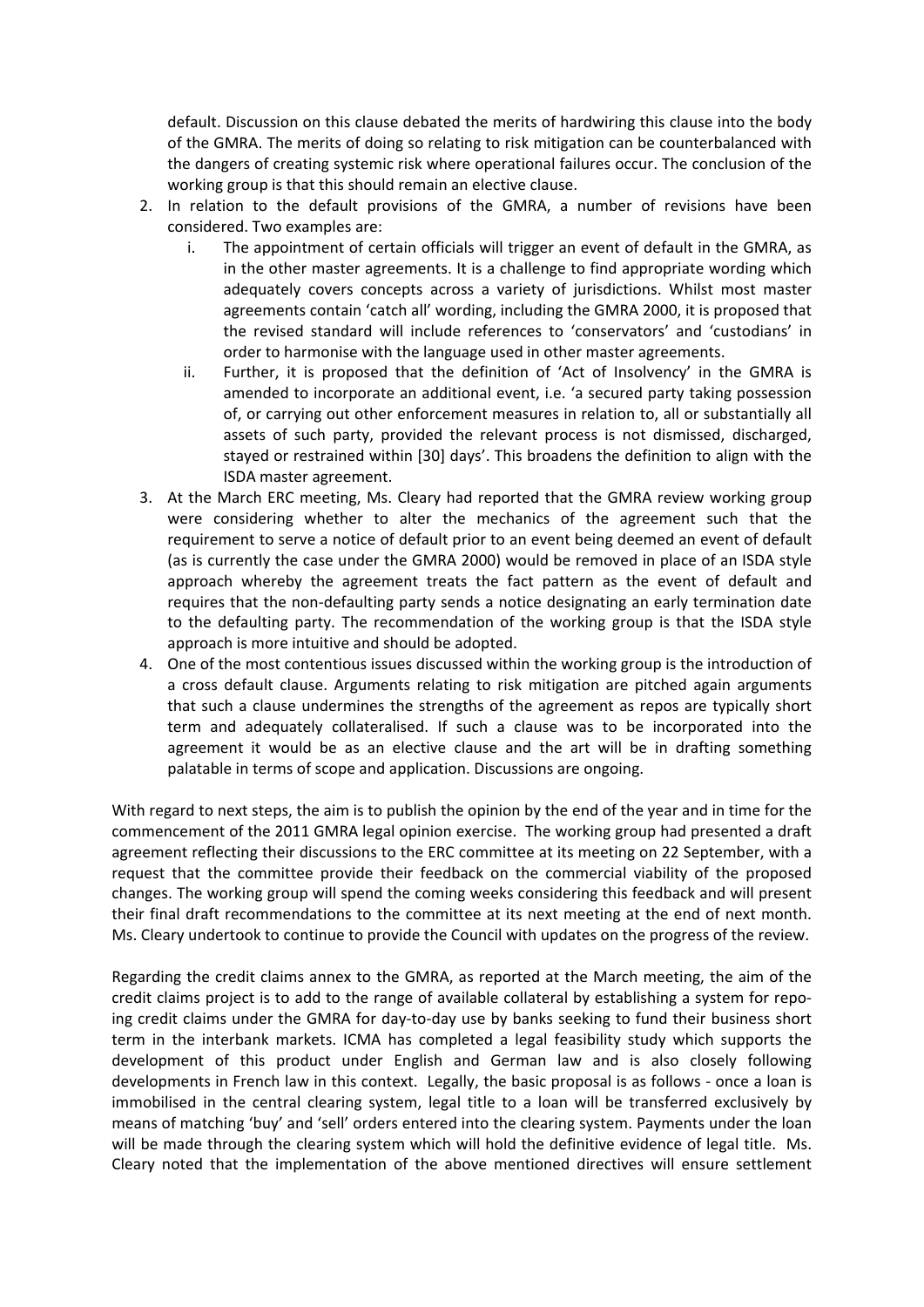finality in relation to credit claims and it remains important to monitor such implementation. The main points of nexus are that 'credit claims' will be treated as financial collateral so that repos of credit claims should benefit from the same protections as apply to repos of securities as *title transfer collateral arrangements*. The legal foundations have been laid (so far as they can be at this stage) so this project now focuses on commercial and technical considerations. ICMA are actively liaising with the Loan Market Association on the commercial considerations (particularly from the perspective of the borrowing community), whilst the ICSDs consider the technical demands of the proposed legal framework. The ERC will be kept informed of all progress.

Finally, Ms. Cleary noted that the 2011 legal opinion update will shortly commence with updates of the 2010 legal opinions being obtained in over 60 jurisdictions. Of significance this year is that the 2011 legal opinions will incorporate coverage of the new standard GMRA. Alongside guidance notes and the planned protocol, it is hoped that such inclusion will encourage uptake of the new standard agreement in the market.

# **7. Update from Richard Comotto**

Mr. Richard Comotto said that the June survey indicated that the repo market had reached almost €7 trillion, which was comparable to the market's pre‐crisis levels. It was clear from the latest survey that some banks were pulling ahead of their competitors and accordingly there was a significant concentration of business in the market - the top ten banks now account for 69% of business. This means that the aggregate results are much more sensitive than in the past to the activities of individual banks. The survey was based on 50 respondents, which was fewer than in previous surveys, but this was probably due to mergers etc.

The counterparty analysis showed that direct business amounted to almost 50% of the market. Much of the expansion in the market is attributable to direct business. Triparty business has kept pace with market growth. Voice brokers did well as a result of the crisis. The survey also showed that clearing through CCPs of both electronic and non‐electronic business had become quite significant.

The currency analysis showed a jump in the share of dollar trading with a fall back in the share of sterling. The collateral analysis showed a significant jump in "other OECD" collateral. This appears to have been an exceptional change. The maturity analysis showed 55.3% of business in short dates, smaller than in the past. Also important to note is the much broader range of maturities than is present in the US markets. Moreover, in the European markets the amount of short‐dated repo is now declining as the market is normalising. Of triparty business, 65% is in short dates compared to, 90% of electronic business which is in short dates.

The rate analysis shows that open business suffered during the crisis but has now recovered slightly. Floating business has also improved slightly. The next survey will take place on Wednesday December 9.

Turning to the White Paper, Mr. Comotto thanked Mr. Pearson for his kind words about the paper and noted that the aim of the paper was to clarify, for regulators and politicians, some of the issues for the market. Particular focus had been given to the major barriers to interconnectivity in Europe and Greek, Spanish and Italian settlement issues. A map of best practice has been produced by market users, which the ERC felt would allow for efficient settlement.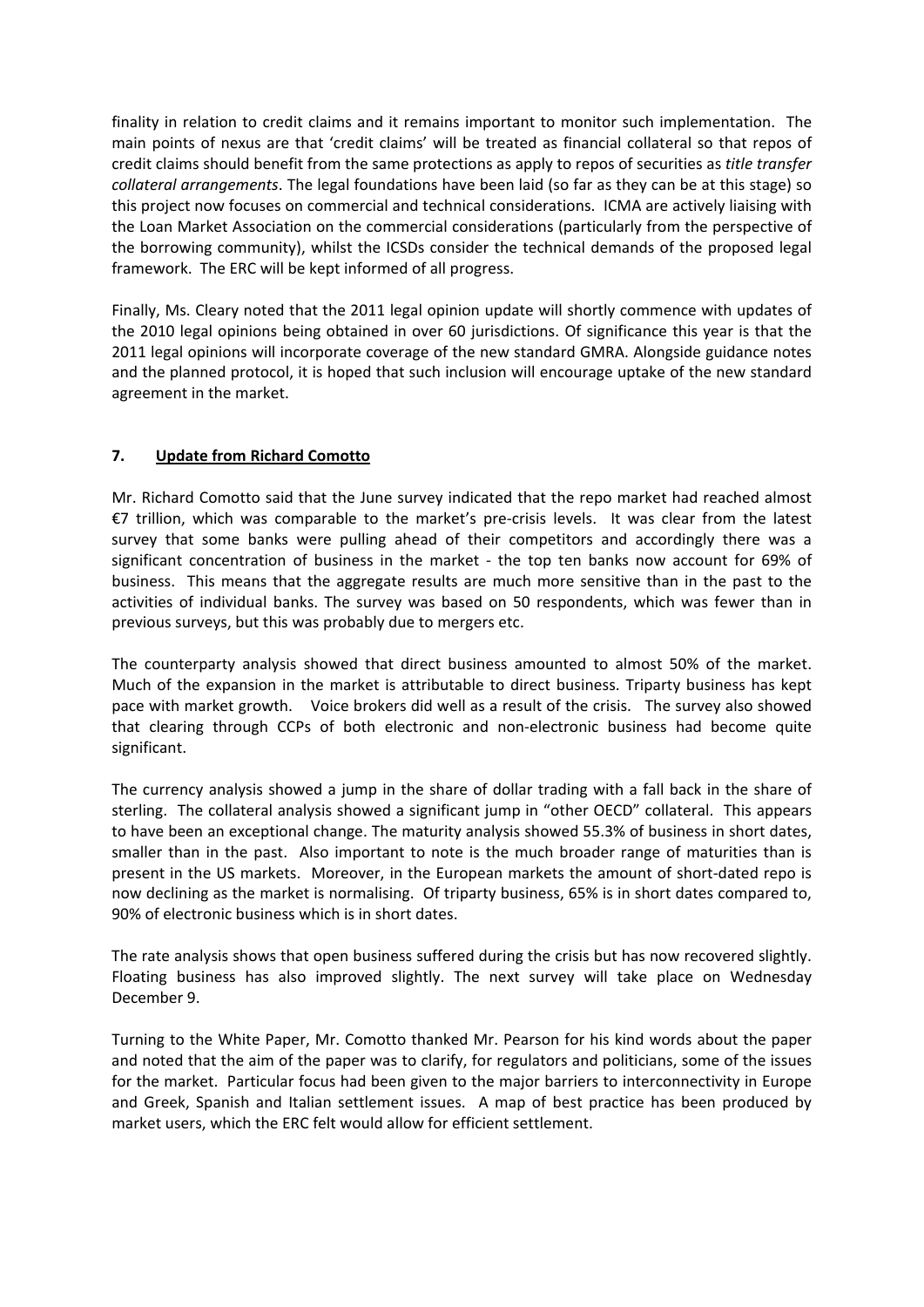In Italy, the principal issue was the dramatic rise in the number of delivery fails on transactions cleared through the international CCP (LCH.Clearnet) but not at the domestic CCP (CC&G), which raised the question of whether this was a market or infrastructure problem. The White Paper identified a number of barriers to interconnectivity. For example, the RTGS and daytime batch process in the CSD's dual settlement system are largely independent. Unsettled instructions are passed from the overnight batch‐processing cycle into the RTGS, where they remain. They are not recycled back into the next overnight batch‐processing cycle and so a situation is created where a repo will fail with one leg in the batch process and the other leg in the RTGS. Moreover, there is no way for users to fix problems in RTGS. Additionally, there is concentration of settlement in the overnight batch‐process. While this concentration is seen as a sign of settlement efficiency by the CSD, some users argue that it reflects the difficulties posed by the RTGS process. An additional issue in Italy was confusion between the role of the CCP and the CSD, as it appeared that the CSD was doing the netting calculations for the CCP. Since the White Paper, there has been significant progress in Italy. The CSD has announced that it intends to make fundamental changes to the settlement system which should address many of the issues highlighted in the White Paper. Already, there has been some harmonisation of shaping amounts, which may have resulted in some improvement in the level of fails. Moreover, we understand that the daytime RTGS process is to be abolished so that only RTGS will operate during the day. This change will allow for continuity and recycling of instructions. Moreover, a bilateral facility will be introduced for users to cancel unsettled instructions in RTGS. The CSD has also said that it will introduce a facility to match instructions at the level of each client and not just for the clearing member or direct participant which will mean that there will no longer be a need for phone pre-matching. However, we need to see the detail of the proposals to work out the extent to which these alterations will resolve the outstanding issues. It is also worth mentioning that clarification has also been given regarding the role of CCPs and CSDs. Both do netting calculations, but the CSD does it only for settlement purposes, while the risk management calculations are firmly under the control of the CCP.

It was noted in the White Paper that in Spain, settlement is concentrated around 1:00pm which constrains the ability of users to address unsettled transactions or to re‐use securities for same‐day value. Concerns had also been raised regarding the finality of the overnight batch‐processing cycle which ends at 20:00 on  $S - 1$ , which was seen as very late. Additionally, there is a prohibition on fails by members of the CSD, though the CSD prefers the term "strict settlement discipline". Since the publication of the White Paper, finality of settlement has been advanced to midnight. Active discussions are ongoing and it is expected that further progress will follow. Regarding the Spanish CCP, concerns had been raised in the White Paper about how the CCP would act in a default situation. It has now been made clear that the CCP would not withdraw in the event of default and Mr. Comotto accepted that a mistake had been made which arose from the unusual way in which MEFFClear operates, in particular, the fact that MEFFClear differs fundamentally from the majority of other CCPs, in nor performing multilateral netting, i.e. it is not a central **clearing** counterparty, but rather a central counterparty. In the event of a default by a client of a member, the member would be solely responsible for any loss resulting from the closing out of the client's position. In the event of a default by a member, recourse would be first to the initial margin posted by the defaulting member, second to the member's individual clearing fund (which is a fixed sum of collateral posted by each member and called the "General Guarantee") and third to the equity of MEFFClear. However, in anticipation of new EU legislation, a mutual default fund is to be introduced in parallel with changes to the structure of MEFF. In addition, a share of MEFF's equity will be carved out to form a dedicated "MEFF Fund". Under the new structure, recourse will be to (1) the defaulting member's initial margin; (2) the defaulting member's contribution to the new mutual default fund; (3) the defaulting member's individual clearing fund; (4) the new MEFF Fund for the segment suffering the default (repo, equity derivatives or energy derivatives); (5) the rest of the default fund for the segment suffering the default; (6) MEFF Equity.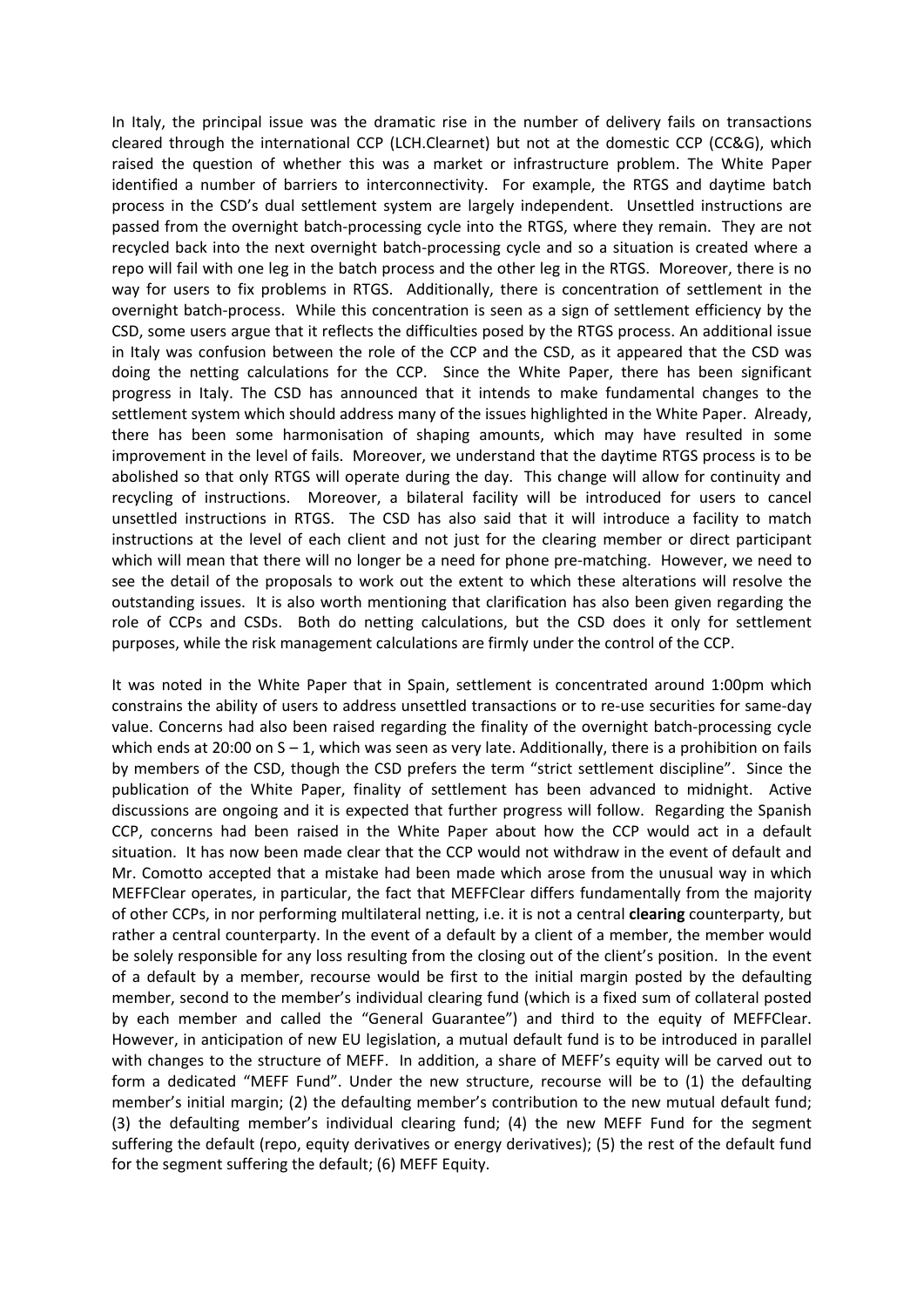Mr. Comotto also said that since the White Paper was published, LCH.Clearnet Ltd. has started offering CCP services in Spain and MEFFClear had seen its business revive, but it has become clear that there are tax issues which affect LCH.Clearnet that need to be sorted out. Nevertheless this represents dramatic progress.

The Chairman said that in respect of Greece, he had had discussions with the Bank of Greece and the Greek Ministry of Finance. It had been agreed that a delegation from the ERC, ERC Ops Group and the EPDA would participate in a brainstorm with officials from the Bank of Greece and the Greek Ministry of Finance to look at all the issues in the Greek market and how best to resolve them. It is anticipated that this discussion will take place in December or January.

Mr. Comotto finally turned to the issue of the Repo Code of Conduct. He noted that the aim was to consolidate existing guidelines, taking the opportunity to update them and demonstrating to regulators that the industry took self‐regulation seriously. It would be necessary to consider how the new code would sit with the codes issued by other bodies.

# **8. ERC Operations Group – update**

The Chairman said that since the last meeting, Mr. Ian Chicken, the Chair of the ERC Ops Group had stepped down. The Chairman thanked Mr. Chicken for all his work in the role and introduced Mr. Tony Platt as the new Chair.

Mr. Platt noted that business areas and operations areas are dependent on each other and there needs to be a true partnership between the two. Going forward, he would like to increase the membership of ERC Ops Group. However, in this regard, he was also hoping to add diversity to the membership of the ERC Ops Group (for example, to include equity financing specialists) and to increase the frequency of meetings. By doing so, it was hoped that the discussions of ERC Ops Group would be more comprehensive.

Mr. Platt said that the ERC Ops Group had looked at triparty interoperability. The ICSDs have together proposed a model which appears encouraging. ERC Ops Group is looking forward to the opportunity to review the proposal in detail. There is a need to ensure interoperability between settlement systems to support real time substitutions and recalls. A considerable amount of work has been done to develop the Bridge, but further improvements are still needed as it is not capable of supporting tri‐party interoperability at the present time.

The ERC Ops Group had also spent considerable time on the ERC White Paper, particularly in relation to elaborating on the settlement regimes in various domestic markets.

Mr. Platt also spoke about repo trade matching. Drivers for progressing the trade matching agenda include the harmonisation of settlement cycles and the move to T+2, operational risk, particularly on term and open repo transactions and increased transparency of funding flows for enhanced intra day credit management. Mr. Platt added that the funding business areas can expect some degree of interest from regulators in respect of the trade matching function as a control point, as the industry has already seen in other product areas. There are multiple potential providers in this area. Ideally, from a funding flow confirmation and forecasting perspective the industry would see a concentration of matching on a small number of preferred providers rather than witness and support the adoption of multiple platforms across the region.